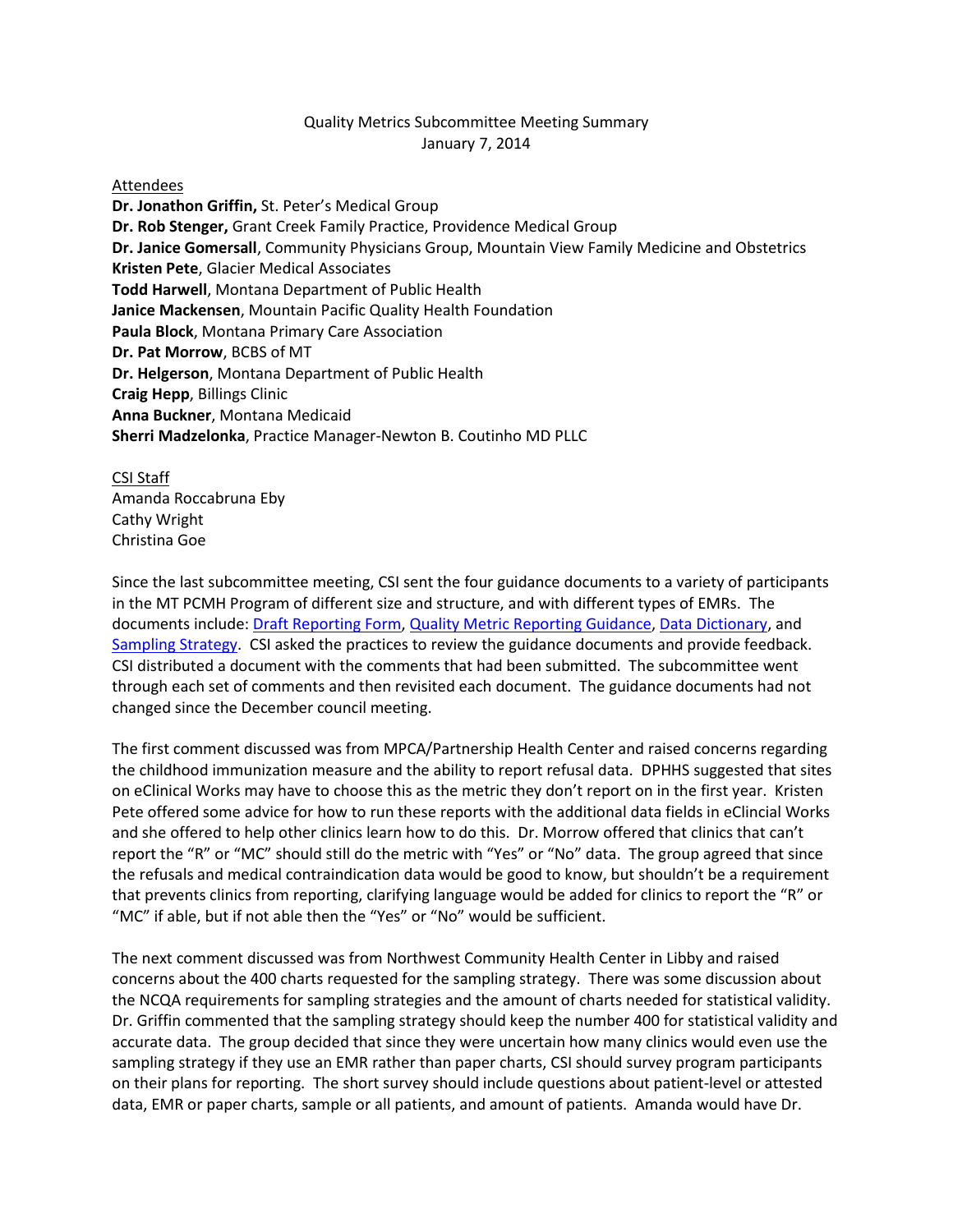Griffin and Paula Block review the questions before sending the survey to program participants the following week. Dr. Helgerson agreed to make Northwest CHC's suggested clarification to the tobacco cessation measure regarding whether or not a numerator and denominator is required.

Northwest CHC also recommended additional clarifying language for the childhood immunization measure: "and were  $1^{st}$  seen prior to their  $3^{rd}$  birthday." Dr. Gomersall proposed language for the immunization measure that her clinic uses to run self-reports. The subcommittee agreed with her proposed method and asked her to send it to Amanda to be added. Dr. Gomersall later submitted the following:

*We look at all patients seen within the past 12 months who have achieved their 2nd birthday but not yet their third birthday. We look at the required immunizations (which for us does not include rotavirus but does include four DTaP, four Prevnar, four Hib, three IPV, three Hep B, two Hep A, two varicella, and one MMR.). There is some argument about 1 or 2 varicella and rotavirus, but likely will be as mentioned above.*

The next comments discussed were from Bozeman Deaconess Health Group. Amanda had already answered their question about the defined PCMH patient population. They asked about the proposed method of electronic submission of data and the defined format. The subcommittee agreed that additional instructions need to be added to the guidance on the standard format and how to submit the data through the state's secure file transfer service. Bozeman also asked about the March reporting timeline and similar reports they will be running in February. DPHHS proposed a two week grace period. The subcommittee agreed that a two-week grace period should not be announced and only allowed on a case by case basis, for cause, at the Commissioner's discretion.

Bozeman Deaconess recommended changing the sampling strategy instructions to say "must" rather than "should" consult with CSI to confirm an alternate sample method prior to submitting the report. The subcommittee agreed with this change.

An anonymous practice asked about the reporting time frame. The subcommittee agreed that the guidance clearly stated calendar year 2014, with the measure established at the time of the last outpatient visit during 2014. The practice asked if it would suffice to submit Meaningful Use reports. The subcommittee agreed with DPHHS's response that no, the denominator of interest for the PCMH report is the patient population and it would be too complicated to try to aggregate individual provider reports and confirm that all patients were included and none were counted more than once.

These suggestions can be considered by the stakeholder council and CSI for the 2016 report, but no additional measures can be considered for the 2015 report. Reporting measures are set in rule, changing them now is not possible. More can be added later, if the stakeholders recommend them.

The last comments discussed came from Newton B. Coutinho MD PLLC's clinic and included questions about the ICD9 vs. ICD10 codes as well as tobacco use diagnosis codes. The subcommittee agreed that most providers are still on ICD9 and that's what the guidance should be. Providers discussed using structured data fields or social history screening narrative rather than ICD or CPT codes to collect/report tobacco use data. Dr. Stenger acknowledged that the guidance assumes that providers are screening all patients for tobacco use and proposed clarifying language that he would email to Amanda to be incorporated.